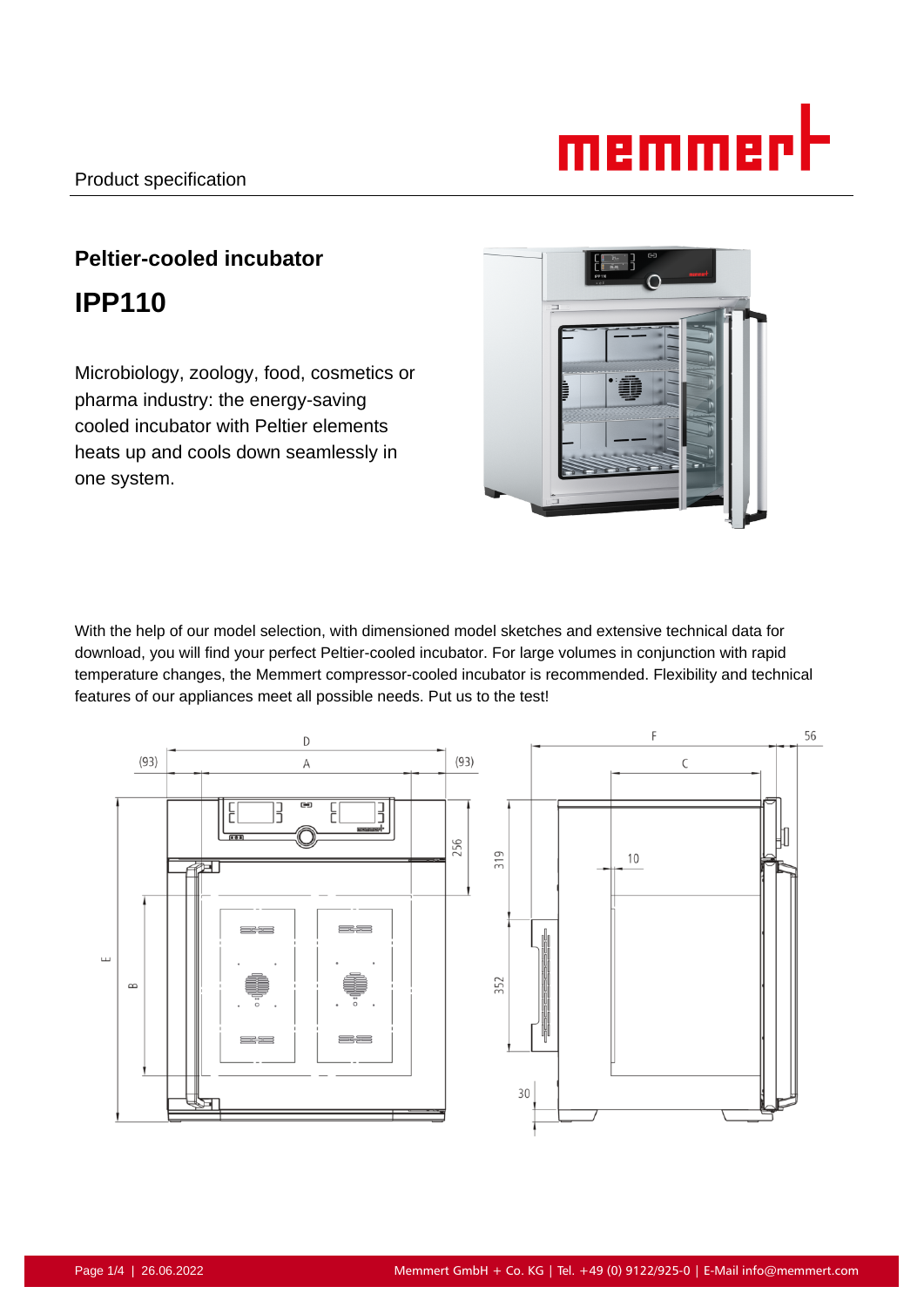#### **Temperature**

| Setting temperature range              | 0 to $+70$ °C                                                                    |
|----------------------------------------|----------------------------------------------------------------------------------|
| Working temperature range              | with light: $+10$ to $+40$ °C                                                    |
| Working temperature range              | without light: from 0 (at least 20 below ambient temperature) to $+70^{\circ}$ C |
| <b>Setting accuracy</b><br>temperature | 0.1 °C                                                                           |
| <b>Temperature sensor</b>              | 1 Pt100 sensor DIN class A in 4-wire-circuit                                     |

#### **Control technology**

| Language setting             | German, English, Spanish, French, Polish, Czech, Hungarian                                                               |
|------------------------------|--------------------------------------------------------------------------------------------------------------------------|
| <b>ControlCOCKPIT</b>        | SingleDISPLAY. Adaptive multifunctional digital PID-microprocessor controller with high-definition<br>TFT-colour display |
| Timer                        | Digital backwards counter with target time setting, adjustable from 1 minute to 99 days                                  |
| <b>Function SetpointWAIT</b> | the process time does not start until the set temperature is reached                                                     |
| Calibration                  | three freely selectable temperature values                                                                               |
| adjustable parameters        | temperature (Celsius or Fahrenheit), programme time, time zones, summertime/wintertime                                   |

#### **Ventilation**

| Convection | forced ventilation by Peltier fan |
|------------|-----------------------------------|

#### **Communication**

| <b>Documentation</b> | programme stored in case of power failure                                                                                                                                                                                       |
|----------------------|---------------------------------------------------------------------------------------------------------------------------------------------------------------------------------------------------------------------------------|
| Programming          | AtmoCONTROL software for reading out, managing and organising the data logger via Ethernet<br>interface (temporary trial version can be downloaded). USB stick with AtmoCONTROL software<br>available as accessory (on demand). |

| <b>Safety</b>         |                                                                                  |
|-----------------------|----------------------------------------------------------------------------------|
| Temperature control   | adjustable electronic overtemperature monitor and mechanical temperature limiter |
| Autodiagnostic system | for fault analysis                                                               |
|                       |                                                                                  |

#### **Heating concept**

**Peltier** energy-saving Peltier heating-/cooling system integrated in the rear (heat pump principle)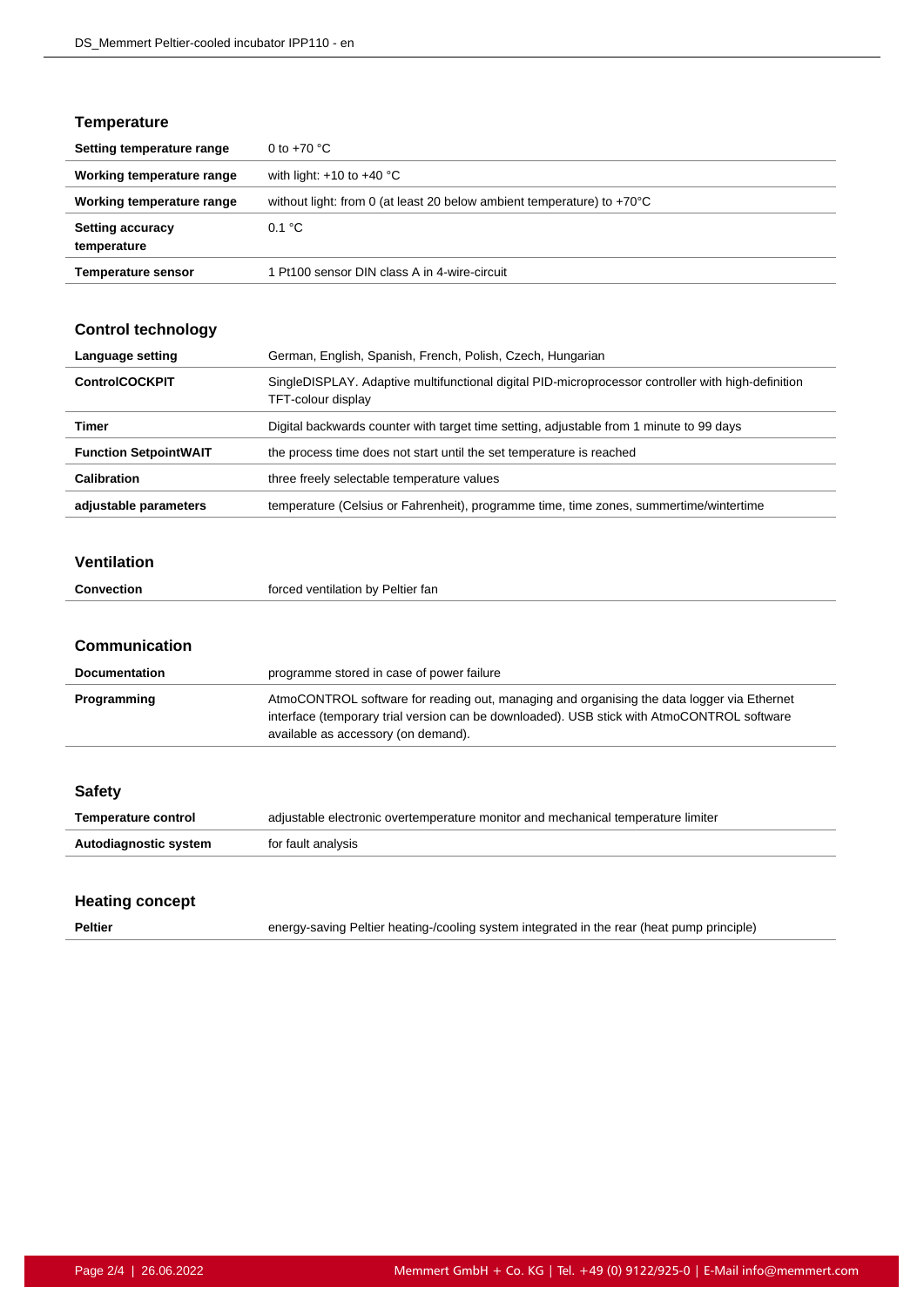#### **Standard equipment**

| Door                          | fully insulated stainless steel door with 2-point locking (compression door lock) |
|-------------------------------|-----------------------------------------------------------------------------------|
| <b>Internals</b>              | 2 stainless steel grid(s), electropolished                                        |
| Works calibration certificate | for +10°C and +37°C                                                               |
| Door                          | inner glass door                                                                  |

#### **Stainless steel interior**

| <b>Dimensions</b>         | $w_{(A)}$ x h <sub>(B)</sub> x d <sub>(C)</sub> : 560 x 480 x 400 mm (d less 10 mm for fan - Peltier) |
|---------------------------|-------------------------------------------------------------------------------------------------------|
| Volume                    | 108 l                                                                                                 |
| Max. number of internals  | 5                                                                                                     |
| Max. loading of chamber   | 150 kg                                                                                                |
| Max. loading per internal | 20 kg                                                                                                 |
|                           |                                                                                                       |

#### **Textured stainless steel casing**

| <b>Dimensions</b> | $w_{(D)}$ x h <sub>(F)</sub> x d <sub>(F)</sub> : 745 x 864 x 656 mm (d +56mm door handle) |
|-------------------|--------------------------------------------------------------------------------------------|
| Housing           | rear zinc-plated steel                                                                     |

#### **Electrical data**

| Voltage                | 230 V, 50/60 Hz |
|------------------------|-----------------|
| <b>Electrical load</b> | approx. 550 W   |
| Voltage                | 115 V, 50/60 Hz |
| <b>Electrical load</b> | approx. 550 W   |

#### **Ambient conditions**

| Set Up                     | The distance between the wall and the rear of the appliance must be at least 15 cm. The clearance<br>from the ceiling must not be less than 20 cm and the side clearance from walls or nearby appliances<br>must not be less than 5 cm. |
|----------------------------|-----------------------------------------------------------------------------------------------------------------------------------------------------------------------------------------------------------------------------------------|
| <b>Ambient temperature</b> | 16 °C to 40 °C                                                                                                                                                                                                                          |
| Humidity rh                | max. 70 %, non-condensing                                                                                                                                                                                                               |
| Altitude of installation   | max. 2,000 m above sea level                                                                                                                                                                                                            |
| Overvoltage category       | Ш                                                                                                                                                                                                                                       |
| <b>Pollution degree</b>    | 2                                                                                                                                                                                                                                       |

### **Packing/shipping data**

| <b>Transport information</b>      | The appliances must be transported upright |
|-----------------------------------|--------------------------------------------|
| <b>Customs tariff number</b>      | 84198998                                   |
| <b>Country of origin</b>          | Federal Republic of Germany                |
| WEEE-Reg.-No.                     | DE 66812464                                |
| Dimensions approx incl.<br>carton | w x h x d: 830 x 1050 x 800 mm             |
| Net weight                        | approx. 78 kg                              |
| <b>Gross weight carton</b>        | approx. 103 kg                             |